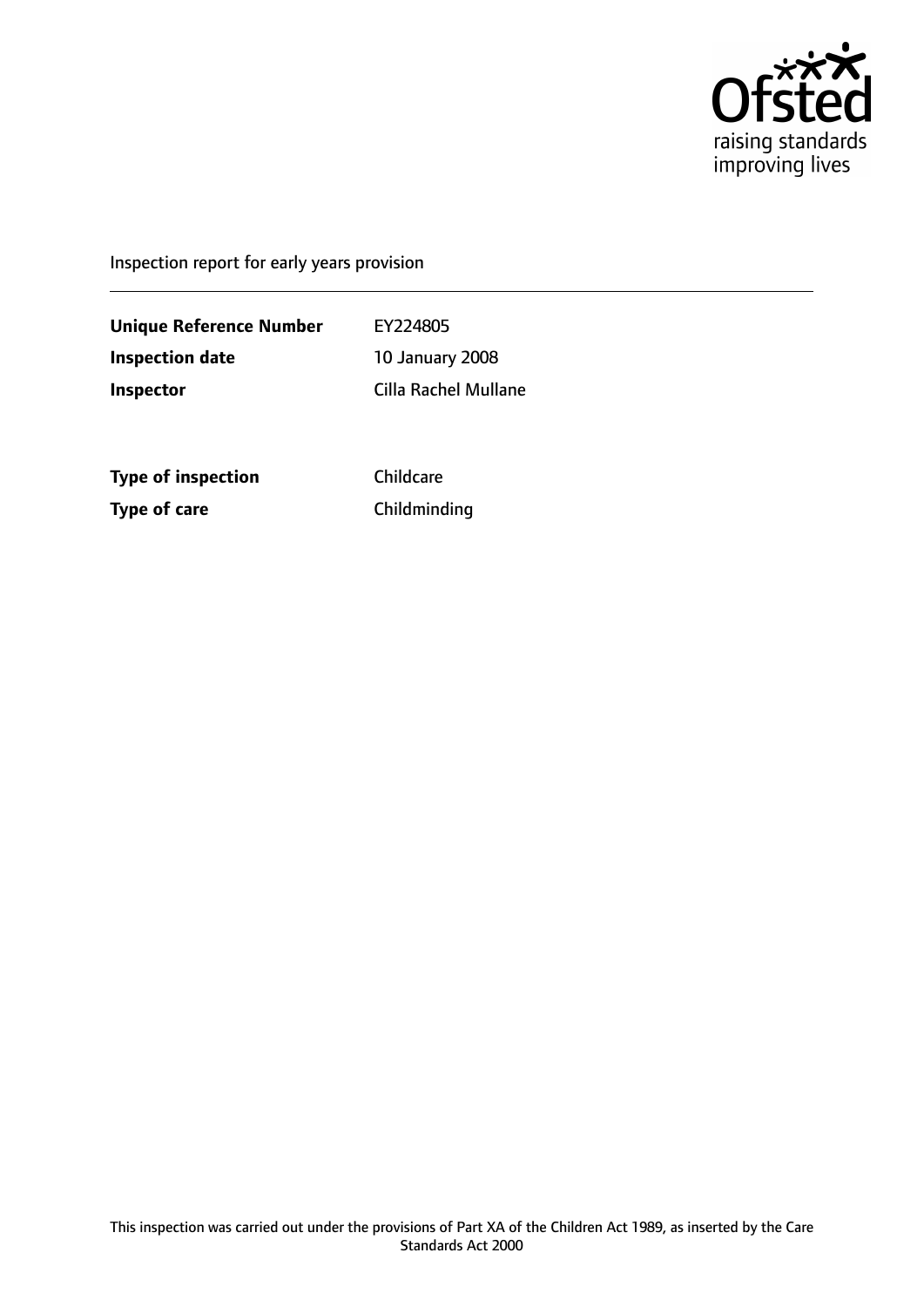## **ABOUT THIS INSPECTION**

The purpose of this inspection is to assure government, parents and the public of the quality of childcare and, if applicable, of nursery education. The inspection was carried out under Part XA Children Act 1989 asintroduced by the Care Standards Act 2000 and, where nursery education is provided, under Schedule 26 of the School Standards and Framework Act 1998.

This report details the main strengths and any areas for improvement identified during the inspection. The judgements included in the report are made in relation to the outcomes for children set out in the Children Act 2004; the National Standards for under 8s day care and childminding; and, where nursery education is provided, the *Curriculum guidance for the foundation stage.*

The report includes information on any complaints about the childcare provision which Ofsted has received since the last inspection or registration or 1 April 2004 whichever is the later.

## **The key inspection judgements and what they mean**

*Outstanding: this aspect of the provision is of exceptionally high quality Good: this aspect of the provision is strong Satisfactory: this aspect of the provision is sound Inadequate: this aspect of the provision is not good enough*

For more information about early years inspections, please see the booklet *Are you ready for your inspection?* which is available from Ofsted's website: *www.ofsted.gov.uk.*

## **THE QUALITY AND STANDARDS OF THE CARE**

On the basis of the evidence collected on this inspection:

The quality and standards of the care are satisfactory. The registered person meets the National Standards for under 8s day care and childminding.

## **WHAT SORT OF SETTING IS IT?**

The childminder was registered in 2002. She lives with her husband and two children in a house in a residential area of Canterbury. The whole of the childminder's house is used for childminding and there is a fully enclosed garden for outside play. The childminder's husband assists with childminding on a full time basis, and her sister-in-law assists occasionally.

When working with an assistant the childminder is registered to care for a maximum of 10 children at any one time, and is currently minding 19 children, some aged over eight years, on a part time basis. The childminder provides overnight care. She and her assistant walk and drive to local schools to take and collect children. The childminder attends the local toddler group. The family have two dogs.

## **THE EFFECTIVENESS OF THE PROVISION**

#### **Helping children to be healthy**

The provision is satisfactory.

Children would be cared for appropriately in an emergency, because the childminder keeps her first aid qualification up to date. Children are further protected because accident and medication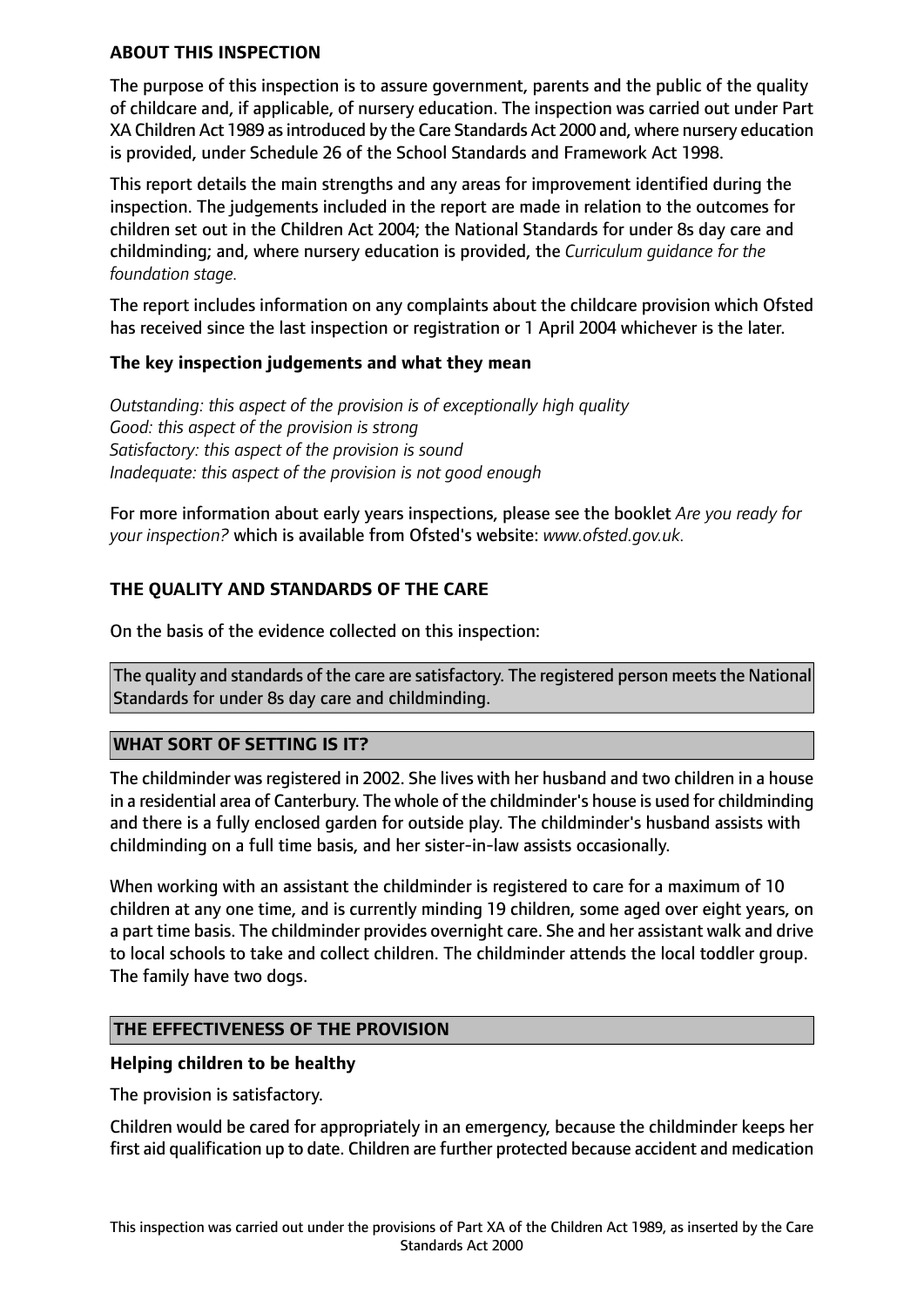records are kept to a satisfactory standard. The childminder cleans her hands regularly with antibacterial gel, which helps to protect children from the spread of infection, but neither she or her assistant use disposable gloves for nappy changing, which has the potential to encourage the spread of germs between children. Children wash their hands with soap and water at appropriate times, such as before meals, but following messy activities they sometimes share a bowl of water for hand washing, which again encourages the spread of infection.

The childminder has attended training regarding 'healthy eating for your family' so children benefit from the provision of nutritious snacks such as fruit and vegetables. Children's drinks are available on the side, so they can help themselves. Some children bring packed lunches, and their named boxes are appropriately stored in the fridge. However, children are not provided with plates and bowls from which to eat.

Children have opportunities to practise their gross motor skills during visits to parks and parent and toddler groups. They play in the garden in the fresh air in the summer, but not in the winter.

## **Protecting children from harm or neglect and helping them stay safe**

The provision is satisfactory.

The indoor environment is welcoming for children, with small tables and chairs, their pictures displayed, and plenty of storage units from which they can select their favourite toys. Although the garden is separated into play areas for children of different ages, it is currently messy, and children are not benefiting from playing outdoors. Toys and equipment are in good supply: children can draw at the easel, play with the dolls' house, and select trains and construction resources from trays and boxes.

Children are safe within the childminder's home. The dogs are kept behind a safely gate during childminding hours and children are always within sight and sound of the childminder and her assistant. In addition, sensible procedures help to keep children safe, for example, they are strapped into high chairs. The childminder has made information cards for most of the children, so that contact details are readily available on outings.

The childminder has been proactive in updating her training regarding the protection of children, and so she has the knowledge to enable her to safeguard the children in her care. However, her safeguarding children policy and procedure are basic, and do not thoroughly reflect local current guidance.

## **Helping children achieve well and enjoy what they do**

The provision is satisfactory.

The childminder and her assistant interact warmly with minded children, and provide a calm atmosphere for the children. They enjoy a variety of activities both inside the house, and on outings and trips to parent and toddler groups. During free play children choose to play with the variety of resources available, and in addition the childminder leads creative activities, and stories and singing. For example, all children join in making a bus with their faces in the windows, and they sit in a group to sing songs using interesting props from a 'song bag'. They make mini gardens for dinosaurs and grow plants. There are frequent outings to childminders' groups and parent and toddler groups, so children meet other adults and children in safe surroundings. Also at these sessions they have opportunities to take part in a wide range of enjoyable activities: photographs show children being creative, enjoying a variety of 'messy play' experiences, and using large equipment such as a parachute.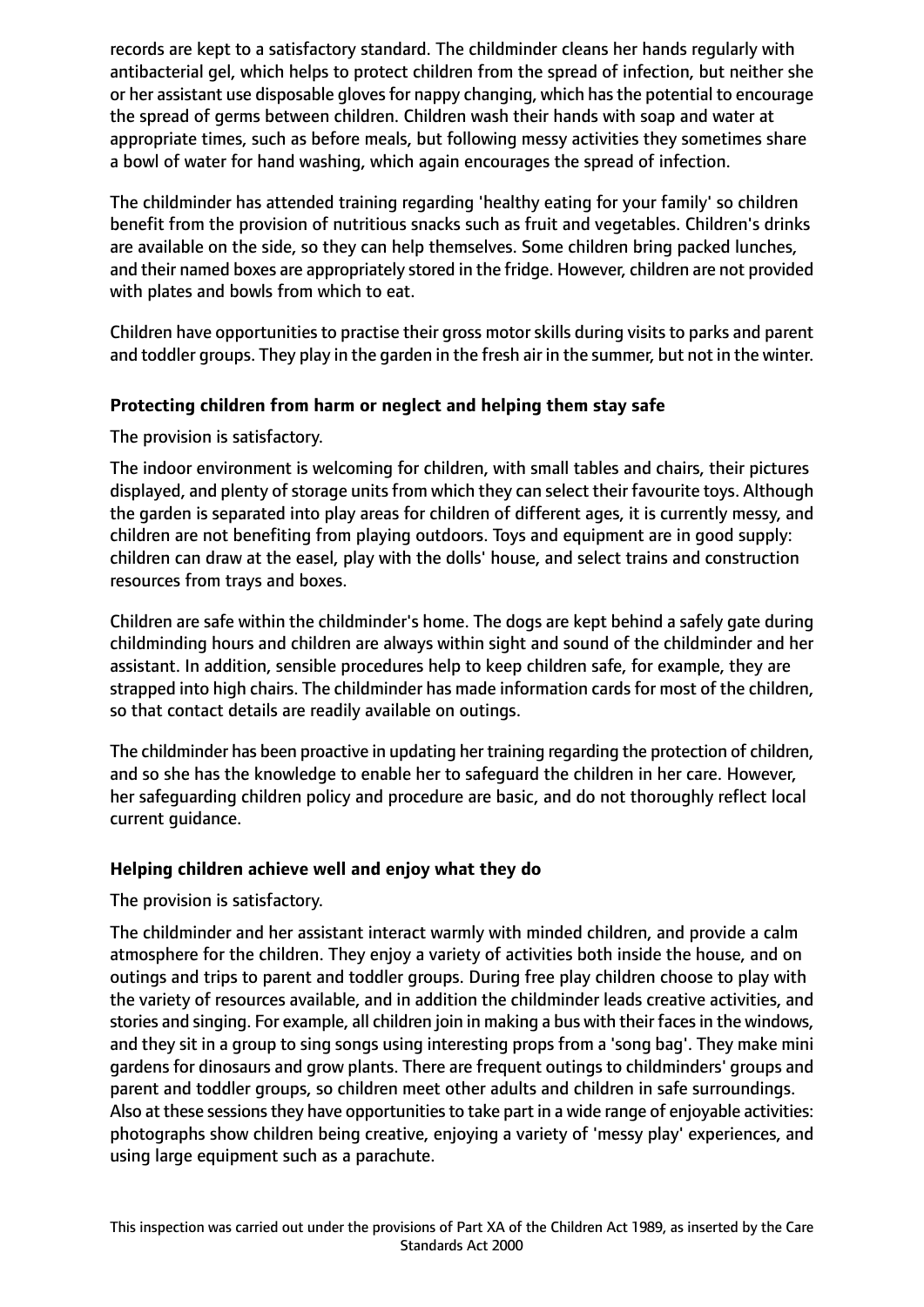# **Helping children make a positive contribution**

The provision is satisfactory.

The childminder is assisted by her husband on a full time basis, so children benefit from seeing a male role model in a caring role. All children are helped to join in all the activities equally. Some resources, such as craft paper in different colour skin tones, help children to learn about diversity in society.

The childminder and her assistant are kind and caring towards the children, and encourage good behaviour with praise and encouragement. However, sometimes expectations of small children are too high, for example, when small children are asked to sit still or stop running around.

Parents' references show that they are happy with the childminding service offered. They are pleased with the range of activities on offer, and the welcoming environment. The childminder respects parents' wishes for their children, for example, enabling children to sleep at times requested by parents. She records nappy changes and sleep times daily, so that parents are informed. The childminder discusses children's activities with parents, and further involves them by compiling books with photographs of their children's activities and achievements. Information about how to complain about the childminding, if necessary, is appropriately made available to parents.

## **Organisation**

The organisation is satisfactory.

The childminder meets the needs of the range of children for whom care is provided.

The childminder is assisted by her husband on a full time basis. so children receive a good amount of attention. She regularly updates her knowledge of childcare issues by attending short courses, which enhances the childcare. For example, she has learnt about treasure baskets and the Birth to three matters framework.

The documentation required for the smooth running of the childminding provision is poorly organised and of inconsistent quality. For example, parents' written permission to take the children on outings is not obtained for all the children. However, all children have record form with emergency contacts. The record of attendance appropriately includes when the childminder's assistant is present.

The childminder is aware of the strengths and weaknesses of her childminding service, and has an action plan in place for improvement: this includes undertaking food hygiene training, enrolling her assistant on training courses, and updating resources such as play-food.

## **Improvements since the last inspection**

At the last inspection it was recommended that the childminder improve the information given to parents regarding making a complaint. There is now satisfactory information available, and a record of complaints is kept.

# **Complaints since the last inspection**

Since the last inspection Ofsted received one complaint relating to National Standard 2: Organisation, National Standard 6: Safety and National Standard 7: Health. Concerns were